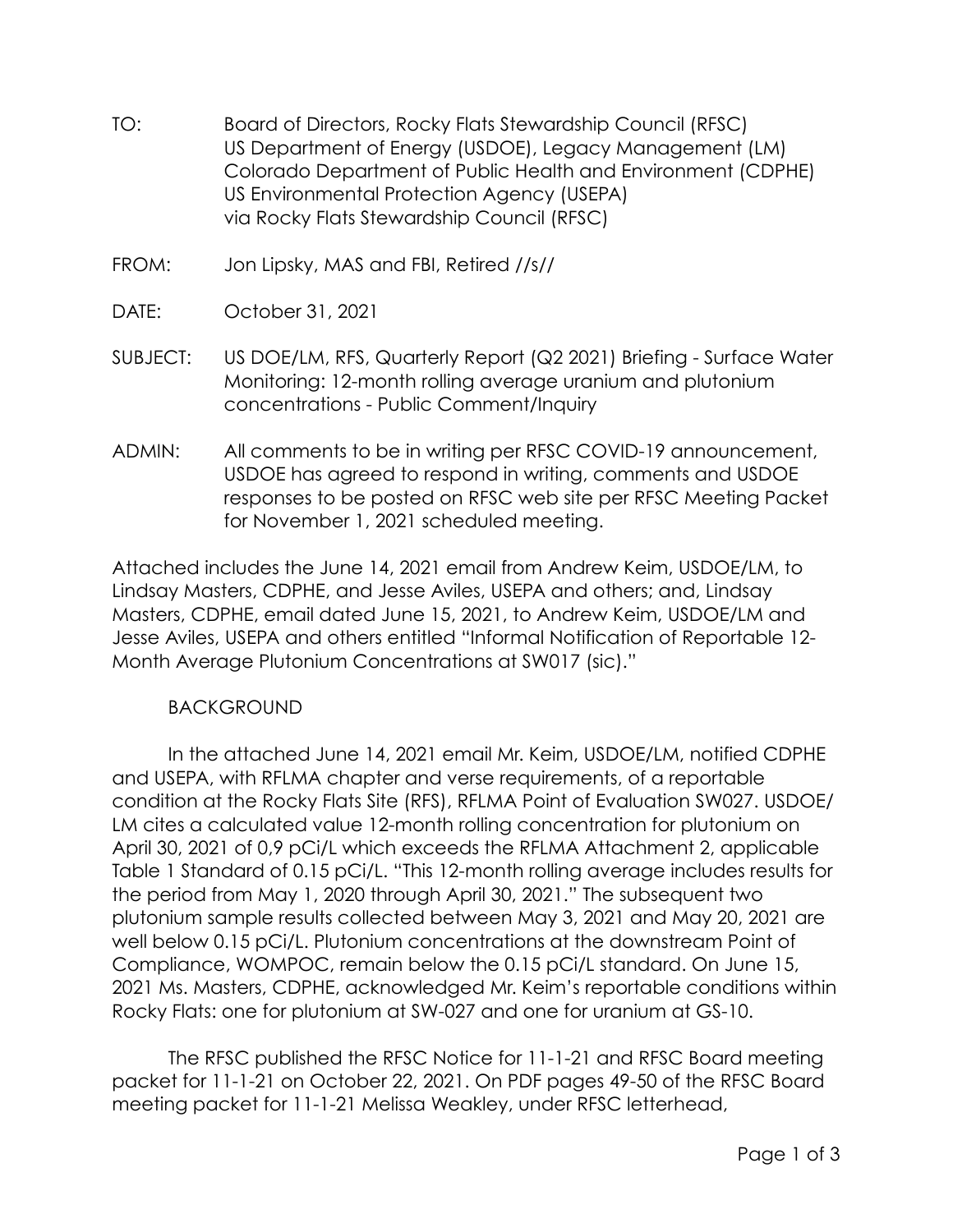documented on October 21, 2021 USDOE/LM's Quarterly Report (Q2 2021) Briefing outline. The statements of interest are (emphasis added):

"**The12-month rolling average uranium concentration at Point of Evaluation (POE) GS10 was 18.1 micrograms per liter (ug/L) on April 30, 2021, exceeding the 16.8 ug/L RFLMA standard and triggering a reportable condition. As of May 31, 2021, the 12-month rolling average for uranium at GS10 was 12.4 ug/L, ending the reportable condition**;" and,

"**The12-month rolling average plutonium concentration at POE SW027 was 0.9 picocuries per liter (pCi/L) on April 30, 2021, exceeding the 0.15 pCi/L RFLMA standard and triggering a reportable condition. As of May 31, 2021, the 12 month rolling average for plutonium at SW027 was 0.061 pCi/L, ending the reportable condition**."

PUBLIC COMMENT/INQUIRY

Ms. Weakley's report states that the reportable conditions for uranium and plutonium ended the April 30, 2021 reportable condition with the May 31, 2021, 12-month rolling average.

Just exactly how does the RFLMA authorize the 12-month rolling average from May 1, 2020 through April 30, 2021 include samples of plutonium and uranium in May 2021, outside the previous 12-month rolling average time frame?

USDOE/LM acknowledged in its email it must submit a plan and schedule to address the condition to the regulators for an evaluation to address the condition within 30 days (on or before July 3, 2021) of receiving the validated data for the reportable condition.

What is the date of the meeting that USDOE/LM submitted its required plan and schedule to address the condition with CDPHE and USEPA?

What are the details of USDOE/LM's plan and schedule to address the above mentioned plutonium and uranium conditions for protection of the remedy?

Did USDOE/LM share validated analytical results for plutonium and uranium samples collected in May 2021, and outside the previous 12-month rolling average period, with CDPHE and USEPA at the RFLMA mandated July 3, 2021 meeting or before that meeting?

Or, was the RFLMA mandated consultation meeting for the April 30, 2021 results on or before July 3, 2021 delayed to consider the May 2021 validated analytical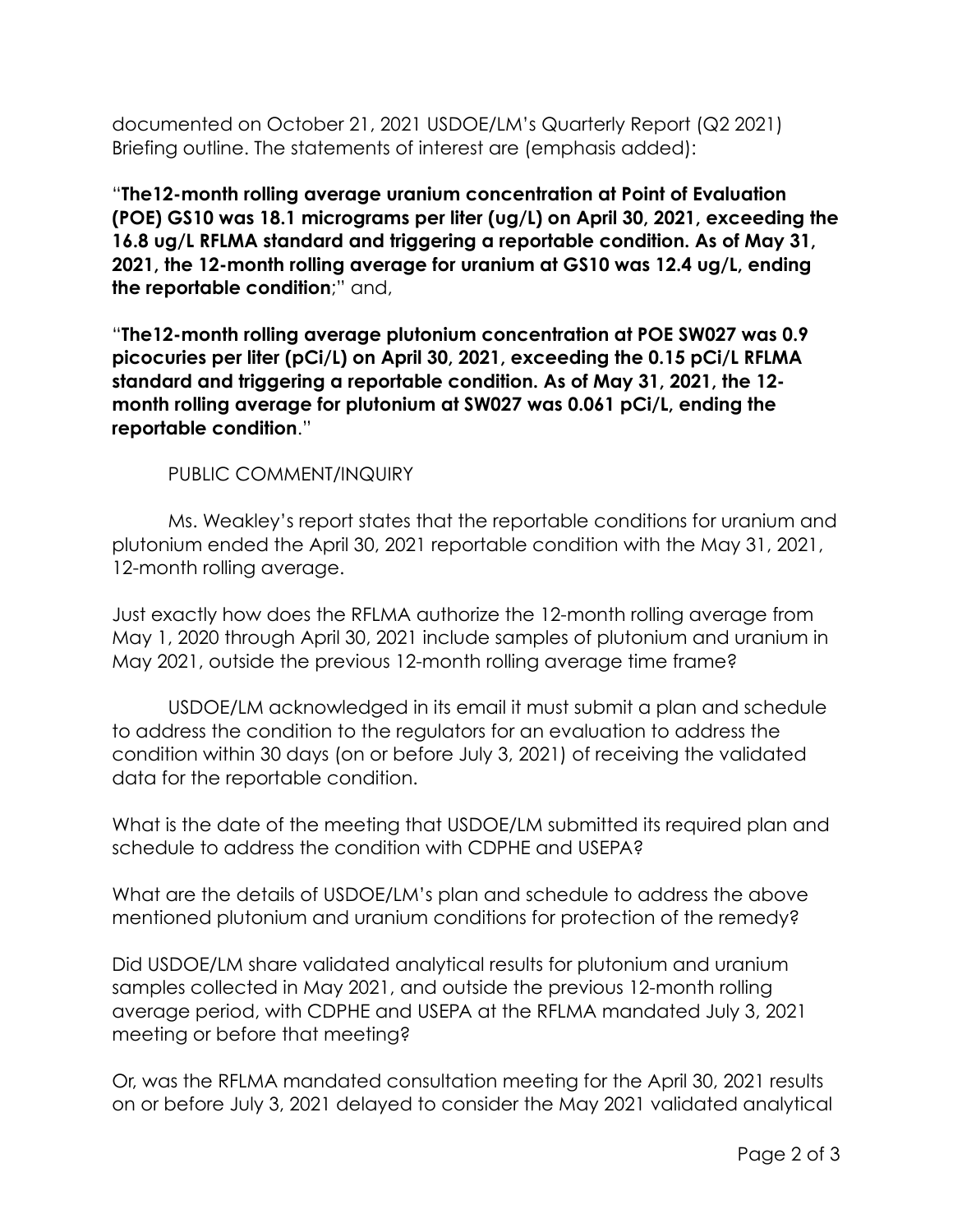results for plutonium and uranium from the 12-month rolling average beginning May 1, 2021?

On June 15, 2021 Lindsay Masters, CDPHE, wrote in her email of June 15, 2021 to Andrew Keim, USDOE/LM: "At this point, DOE has not provided notice of a reportable condition at a point of compliance."

RFLMA Contact Records for GS10 (uranium) and SW027 (plutonium), points of evaluation (POE) were not published on the RFS USDOE/LM web site for public consumption or comment. What criteria was utilized during the RFLMA Tri-party consultation for the 12-month rolling average from May 1, 2020 through April 30, 2021 to decide not to publish RFLMA Contact Records?

What discharge permit (CWA, RCRA, CERCLA or RFLMA) regulates hazardous constituents or substances, that exceed standards, at RFS Points of Compliance (WALPOC and/or WOMPOC) and discharge into navigable waters of the US?

What type of document (similar to a Discharge Monitoring Report for NPDES permits) is published by USDOE/LM to report an exceedance of a hazardous constituent or substance from a RFS point of compliance?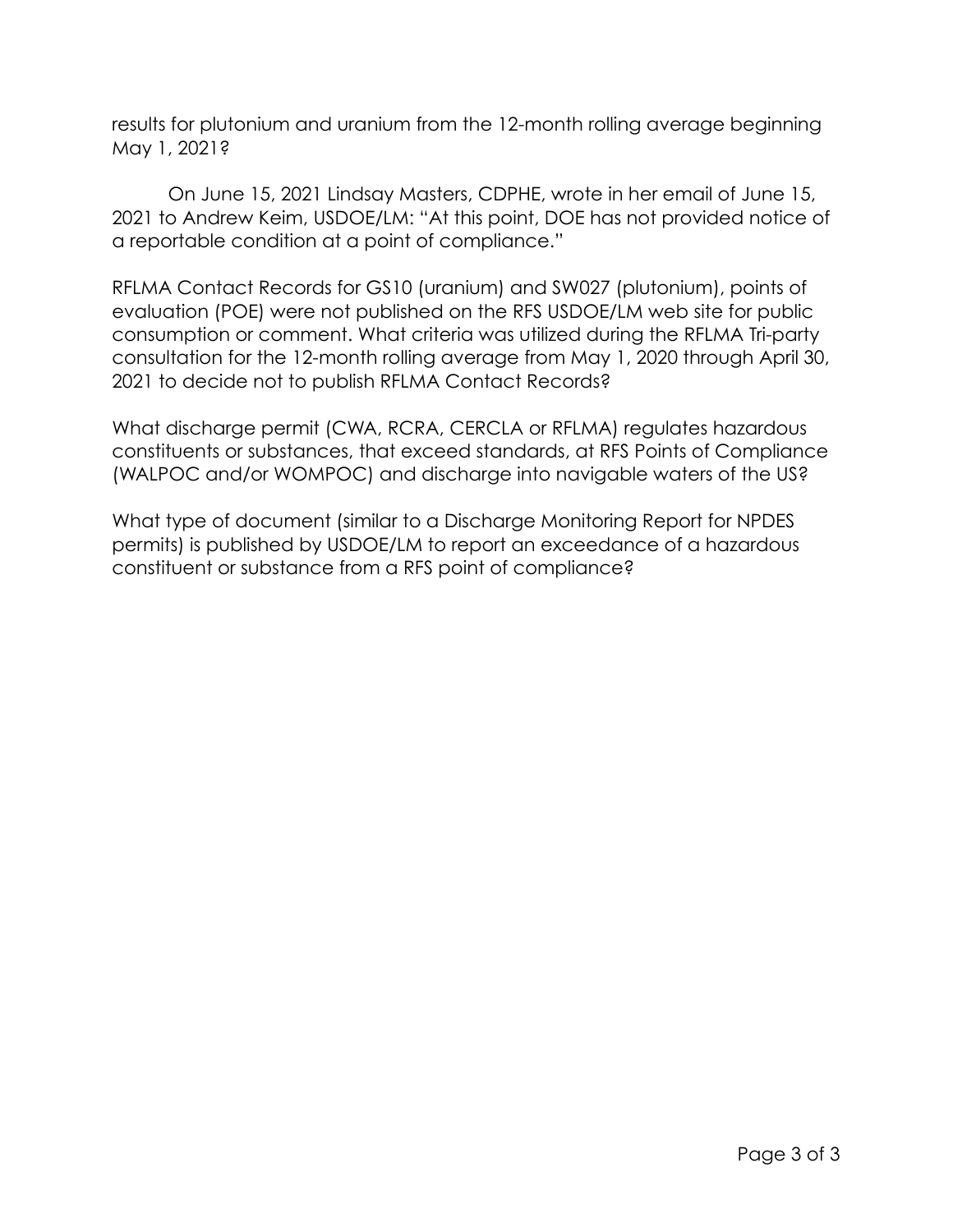

**Masters - CDPHE, Lindsay <lindsay.masters@state.co.us>**

## **Informal Notification of Reportable 12-Month Average Plutonium Concentrations at SW017** 2 messages

#### **Keim, Andrew** <Andrew.Keim@lm.doe.gov> Mon, Jun 14, 2021 at 5:00 PM

To: "Masters - CDPHE, Lindsay (lindsay.masters@state.co.us)" <lindsay.masters@state.co.us>, "Aviles, Jesse" <Aviles.Jesse@epa.gov> Cc: "Santi, Dana (CONTR)" <Dana.Santi@lm.doe.gov>, "Squibb, George (CONTR)" <George.Squibb@lm.doe.gov>, "Wisniewski, Ryan (CONTR)" <ryan.wisniewski@lm.doe.gov>

Lindsay and Jesse,

This notification is to inform you of a reportable condition at the Rocky Flats Site, under the Rocky Flats Legacy Management Agreement (RFLMA), Attachment 2, Section 6.0, "Action Determinations," at the RFLMA Point of Evaluation SW027.



A reportable condition was determined upon receipt of the most recently available validated analytical results for plutonium (specifically Pu-239,240) from the composite sample collected during the period 1/6/2021 12:41 to 5/3/2021 14:45. Validated results were received on June 11, 2021.

The evaluation was performed in accordance with RFLMA Attachment 2, Figure 6, Points of Evaluation, which resulted in a calculated value 12-month rolling average concentration for plutonium on April 30, 2021 of 0.9 pCi/L, which exceeds the RFLMA Attachment 2, applicable Table 1 Standard of 0.15 pCi/L.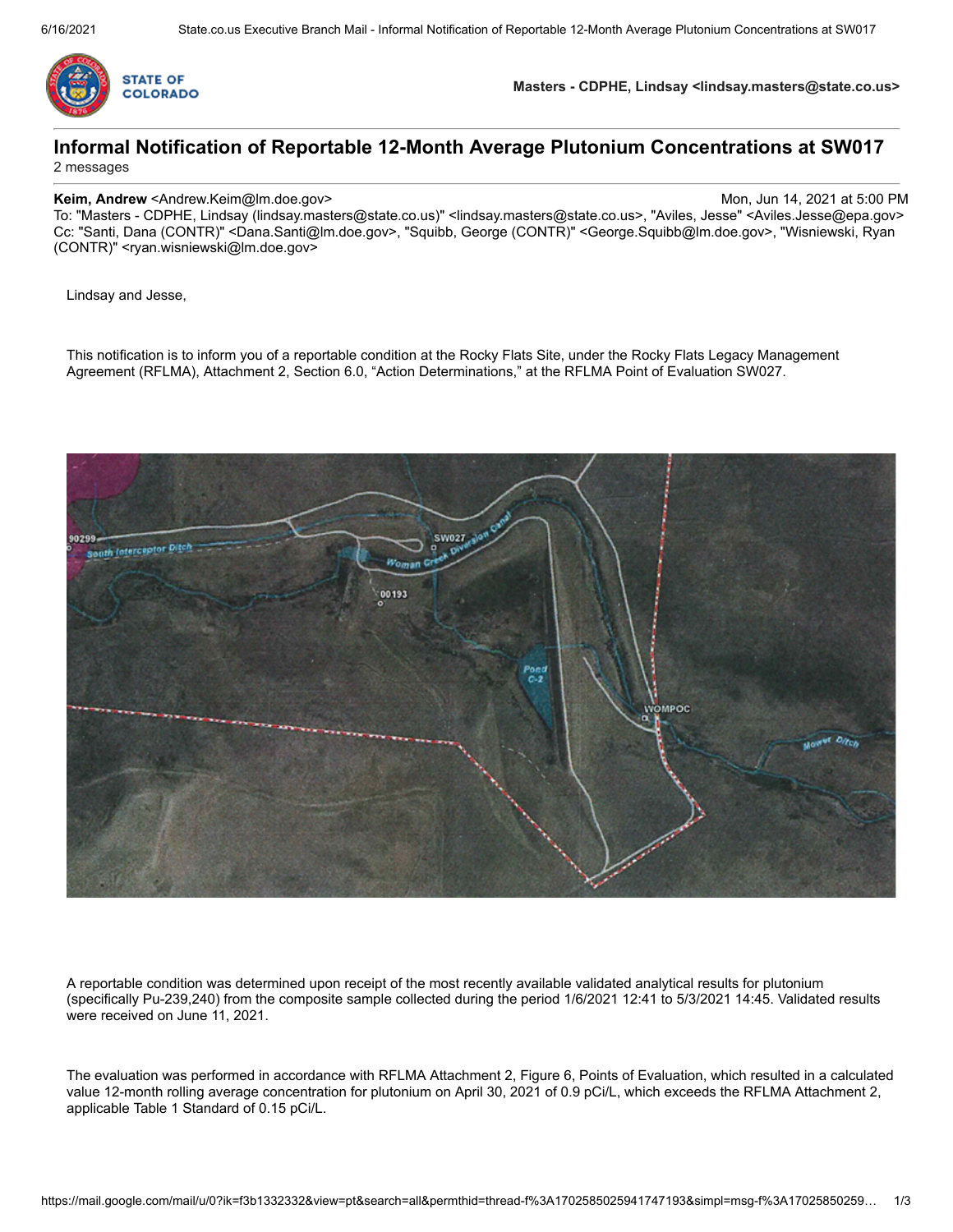6/16/2021 State.co.us Executive Branch Mail - Informal Notification of Reportable 12-Month Average Plutonium Concentrations at SW017

This 12-month rolling average includes sample results for the period from May 1, 2020 through April 30, 2021. During this period there was no flow from May 1, 2020 through April 27, 2021; the 12-month rolling average on April 30, 2021 represents only three days of flow (5831 gallons) and a single sample result. The subsequent two plutonium sample results collected between May 3, 2021 and May 20, 2021 (1,062,866 gallons of flow) are well below 0.15 pCi/L. Plutonium concentrations at the downstream Point of Compliance (POC) WOMPOC remain well below the 0.15 pCi/L standard.

Pursuant to RFLMA Attachment 2, Section 6.0, Action Determinations, for a reportable condition:

- DOE must submit a plan and schedule to the regulators for an evaluation to address the condition within 30 days (on or before July 3, 2021) of receiving the validated data for the reportable condition.
- DOE will consult with CDPHE and EPA to determine if mitigating actions are necessary.
- The objective of consultation will be determining a course of action (if necessary) to address the reportable condition and ensure the remedy remains protective.
- Results of consultation will be documented in contact records and/or written correspondence.

Please contact me if you have any questions.

Regards,

### **Andy Keim, PG** | **Site Manager**

U.S. Department of Energy Office of Legacy Management 11035 Dover [Street,](https://www.google.com/maps/search/11035+Dover+Street,+Suite+600+%0D%0AWestminster,+CO+80021?entry=gmail&source=g) Suite 600 Westminster, CO [80021](https://www.google.com/maps/search/11035+Dover+Street,+Suite+600+%0D%0AWestminster,+CO+80021?entry=gmail&source=g)

720-880-4347 (office)

202-809-6865 (cell) [Andrew.Keim@lm.doe.gov](mailto:Andrew.Keim@lm.doe.gov)



#### **Masters - CDPHE, Lindsay** <lindsay.masters@state.co.us> Tue, Jun 15, 2021 at 10:02 AM

To: "Keim, Andrew" <Andrew.Keim@lm.doe.gov>, "Santi, Dana (CONTR)" <Dana.Santi@lm.doe.gov> Cc: "Aviles, Jesse" <Aviles.Jesse@epa.gov>

Hello Andy,

The Colorado Department of Public Health and the Environment (CDPHE) has received the U.S. Department of Energy (DOE)'s informal notification of a reportable condition for plutonium within 15 days of receipt of validated data.

At this point, DOE has not provided notice of a reportable condition at a point of compliance. DOE has notified CDPHE and EPA of two reportable conditions within Rocky Flats: one for plutonium at SW-027 and one for uranium at GS-10 (notification was received via email on June 8th).

We will await DOE's proposed plan and evaluation(s), and then will schedule a triparty consultation to discuss next steps.

Thank you, Lindsay

Environmental Protection Specialist Corrective Action Unit